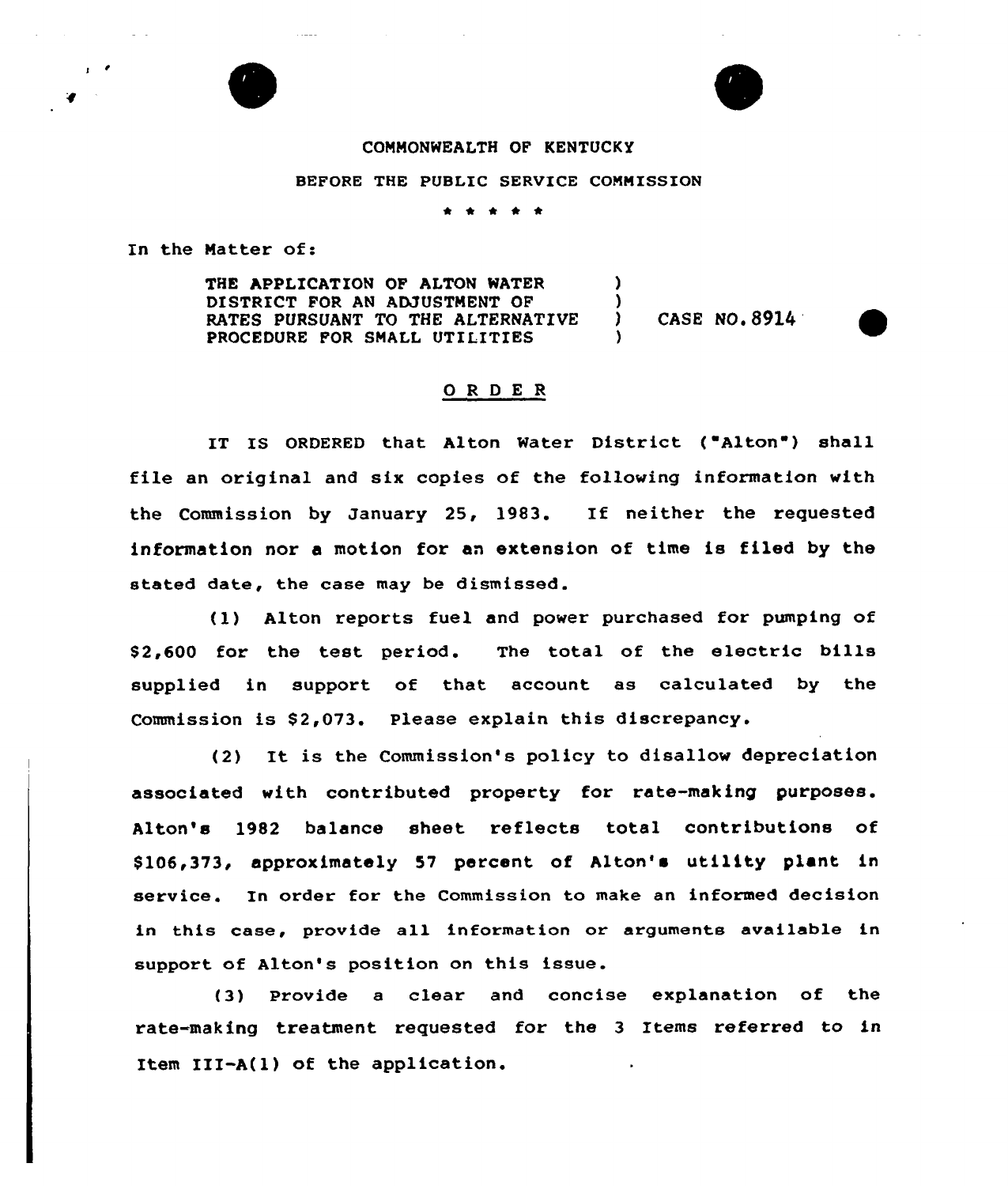(4) Alton has requested an increase in revenue of \$13,253 annually. Xn its request of October 25, 19&3, Item 8, the Commission required Alton to provide an explanation, including copies of workpapers, of the calculations used to determine the requested increase. Alton's response indicates that the requested information had been previously fi1ed, yet the Commission is unable to locate any such information in its files. Provide, the calculations used by Alton to determine its requested increase of \$13,253 annually. Include copies of workpapers and complete explanations of all assumptions made by Alton. If this information has been previously filed in the detail requested reference to its location will be sufficient.

(5) Provide the total amount of compensation and employee benefits charged to operating expense for each employee during the test year. Also, indicate the account to which the expense is charged.

(6} Provide an explanat:ion of the debt service requirements, if any, contained in Alton's Bond Resolution.

(7} Provide an amortization schedule of the waterworks revenue bonds of 1965. The information provided in Attachment <sup>C</sup> is a schedule of bond maturities which does not contain as much data as an amortization schedule.

(8) Provide the basis for amortizing the engineering fees related to the rejected rate case over a 5-year period versus another period.

 $-2-$